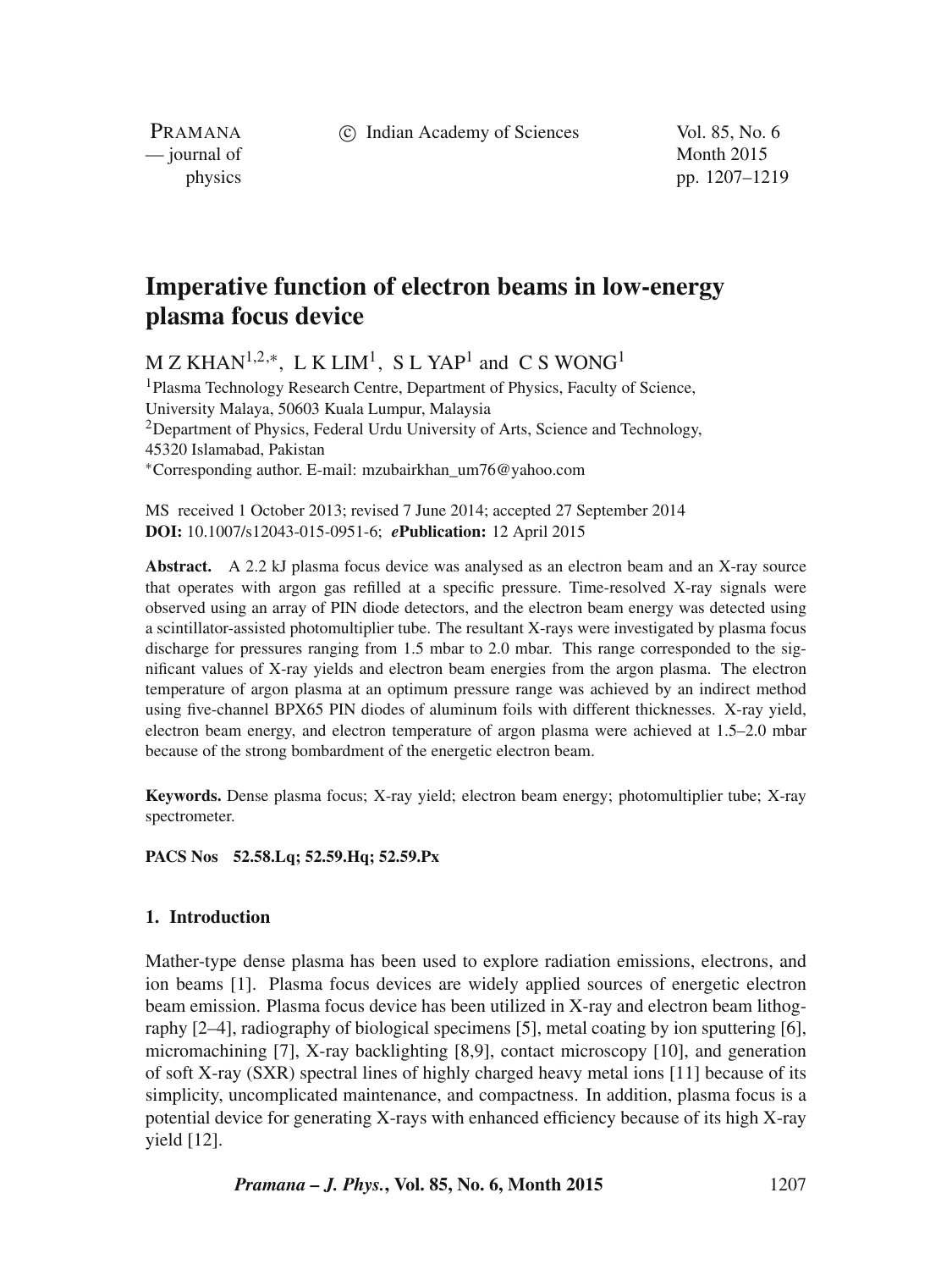#### *M Z Khan et al*

Short-lived, high-density, and high-temperature plasma is created at the final phase of plasma focus discharge [13], which is a primary source of intense X-ray emission. The plasma temperature is higher than 1 keV, and the emitted radiation is mainly due to bremsstrahlung emission of hydrogen and its isotopes. The electron temperature of plasma focus can be indirectly determined by analysing the radiation spectrum [14]. Bernstein [15] performed time-resolved measurement of emitted spectra of deuterium plasma focus discharge to determine the correlation of X-ray and neutron emissions. He found that periods of X-rays with various energies corresponded to those of neutron emissions. Two periods of neutron emissions are typically observed in plasma focus discharge, and these periods are associated with the thermal and acceleration mechanisms [16]. Results of SXR measurements from a low-energy plasma focus of 345 J at 7 mbar hydrogen in a previous study revealed several periods of weak X-ray emissions. SXR pulses were generally correlated in time with peak voltage and current dip, which indicated the pinch and post-pinch phases [17]. Al-Hawat *et al* [18] investigated the effects of copper impurities on the electron temperature of low-energy Mather-type plasma (energy, 2.8 kJ; potential, 15 kV) in AECS PF-2. They estimated the electron temperature with argon gas using X-ray ratio method with Al foils of different thicknesses. Five-channel BPX65 PIN diodes were employed to record the X-ray signals. The temperature of argon plasma was calculated by comparing the ratio between the experimentally obtained and theoretically calculated values. The electron temperatures ranging from 1.5 to 2.5 keV for argon plasma was obtained, in which the X-ray emission was Cu- $K_{\alpha}$  radiation for most of the discharges. Hussain *et al* [19] have generated an X-ray radiogram of a fish in a high-intensity X-ray source for contrast biological radiography. Zakaullah *et al* [20] investigated the X-ray emission from a low-energy plasma focus device with argon gas and found that the radiation was due to the interaction between the energetic electron beam and the anode. The calculated X-ray yield was 30 mJ with 0.0015% efficiency in  $4\pi$  sr. at 1.5 mbar, and the total yield was 0.7 J in  $4\pi$  sr. with a device efficiency of ~0.028%. Furthermore, they found that the total X-ray yield was due to the strong interactions between the energetic electron beam and the anode.

Different methods have been used to analyse the emissions of energetic electron beam from the dense plasma focus. These methods include analyses of hard X-ray spectrum [21,22], Rogowski coil (RC) [23], magnetic energy analyser [24,25], and Faraday cup [26–28].

In this study, we discuss the important functions of the energetic electron beam in low-energy plasma focus using an array of PIN diode detectors, XR100CR X-ray spectrometer, and a scintillator-assisted photomultiplier tube. Electron temperature, X-ray yield, and energy of the energetic electron beam were determined in argon plasma at pressures ranging from 1.5 to 2.0 mbar.

#### **2. Experimental details**

The experiments were performed on the Mather-type plasma focus device. The device was energized by a 30  $\mu$ F Maxwell capacitor, which was charged up to 12 kV. A small piece of lead rod with 1.5 cm diameter and 0.35 cm width was used as the target material.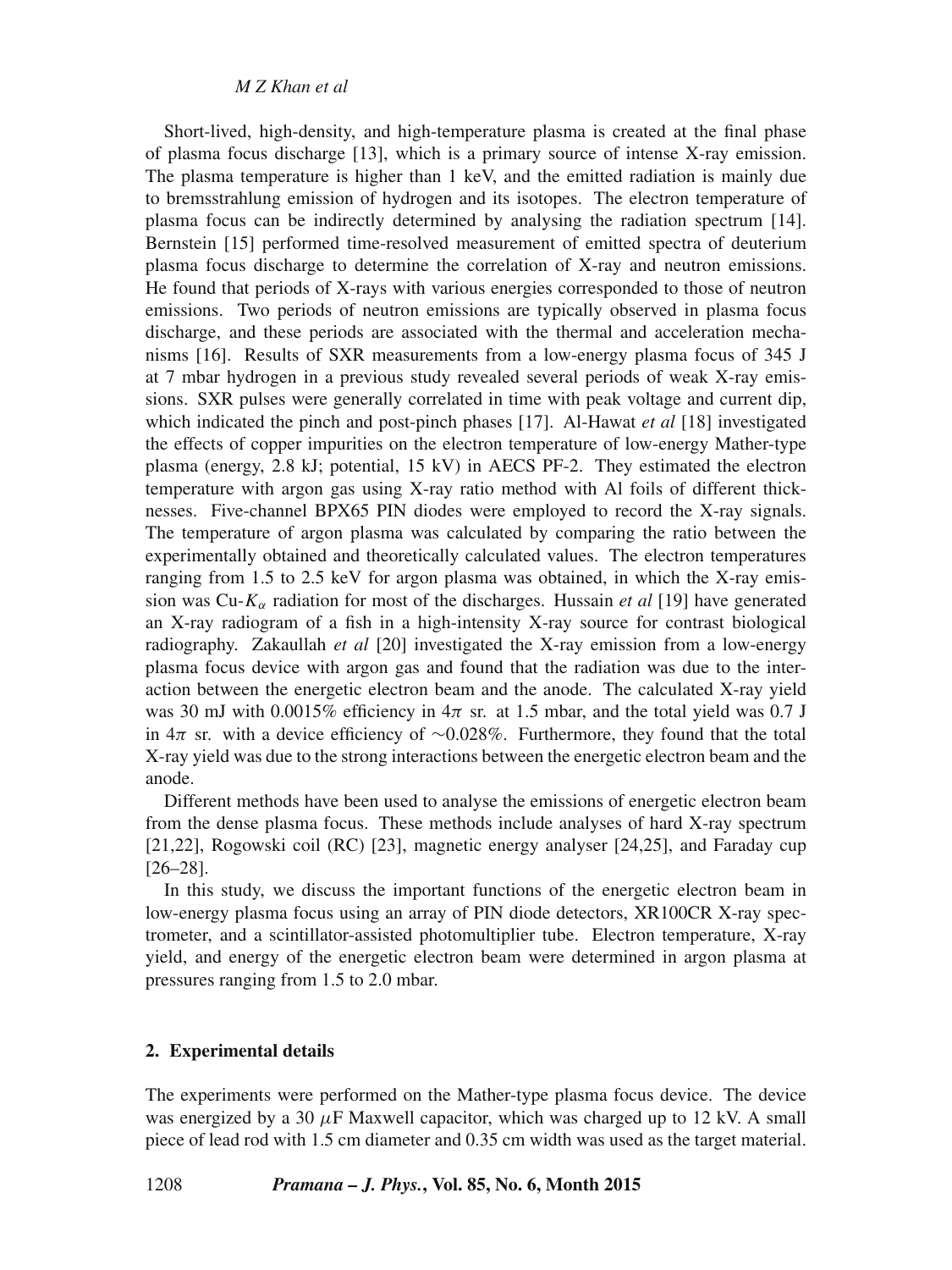The total external inductance of the system was found to be 165 nH. The schematic of the low-energy plasma focus device is shown in figure 1.

The discharge tube consisted of a copper electrode, i.e., the inner electrode was a hollow cylinder as the anode with 1.9 cm diameter and 18 cm effective length. The hollow anode was used in the experiment to observe the energetic electron beam in the plasma focus device. The outer electrode consisted of a group of six copper rods that formed a shape of a squirrel cage with an inner diameter of 3.2 cm (figure 2).

The length of each cathode rod was 27 cm, which was 9 cm more than that of the anode rod. A pyrex glass was used as an insulator to separate the hollow anode and the cathode. The rotary pump in the vacuum system reduced the chamber pressure to  $\langle 10^{-2} \text{ mbar} \rangle$ , which was sufficient for this experiment. The chamber was refreshed after every shot to reduce contamination of gas with impurities from the output radiation. The argon gas was refilled to the desired pressure.

All the 110 cm long coaxial cables were protected with an aluminum (Al) foil to reduce the effects of electromagnetic noise on data signals. Two DPO4043 digital storage oscilloscopes were used to record the signals from the energetic electron beam passing through the Faraday cup and those from the Rogowski coil (RC), high-voltage (HV) probe, and five-channel PIN diode. The oscilloscope was simultaneously triggered for all electrical signals. Five PIN diode detectors were normalized against each other by covering each with identical aluminized Mylar foils (thickness= $23 \mu$ m). The PIN diode response ranged between 1 and 30 keV. Combinations of filters were used to view different spectral windows.



Figure 1. Schematic of the plasma focus device.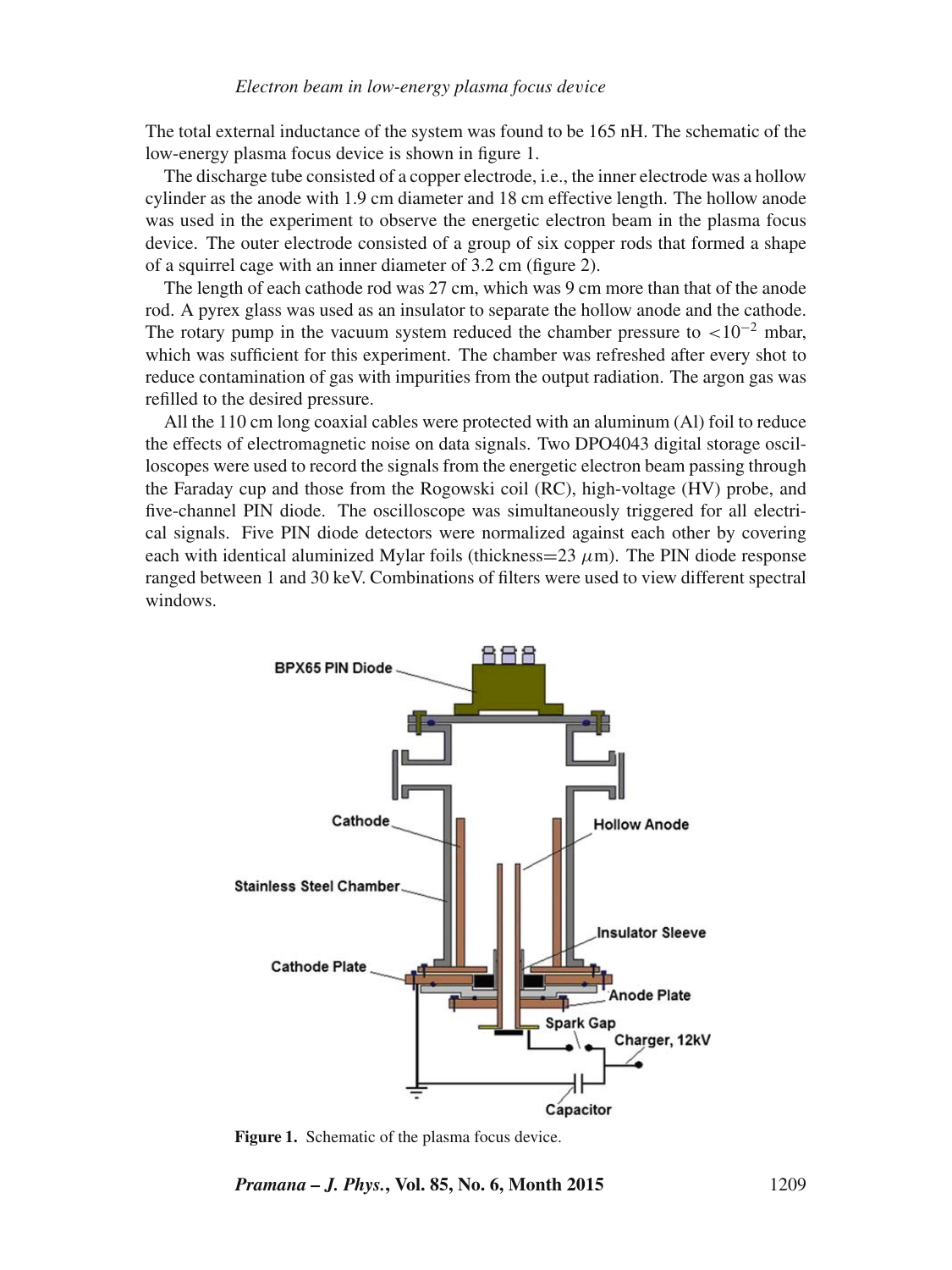*M Z Khan et al*



**Figure 2.** Picture of the plasma focus system.

The R928 photomultiplier tube (PMT) coupled with a cylindrical plastic scintillator was positioned at  $4 \pm 0.5$  cm from the target, which was adjusted to 37 cm from the focus and within the hollow anode (figure 3).

An XR100CR X-ray spectrometer was used to record the X-ray line spectra at the topand side-on of the system by the collision of the energetic electron beam with the lead target (figure 4).

This spectrometer is sensitive up to 45 keV and can be used for the analysis and determination of the X-ray energy distribution.



**Figure 3.** The R928 photomultiplier tube (PMT) coupled with a scintillator.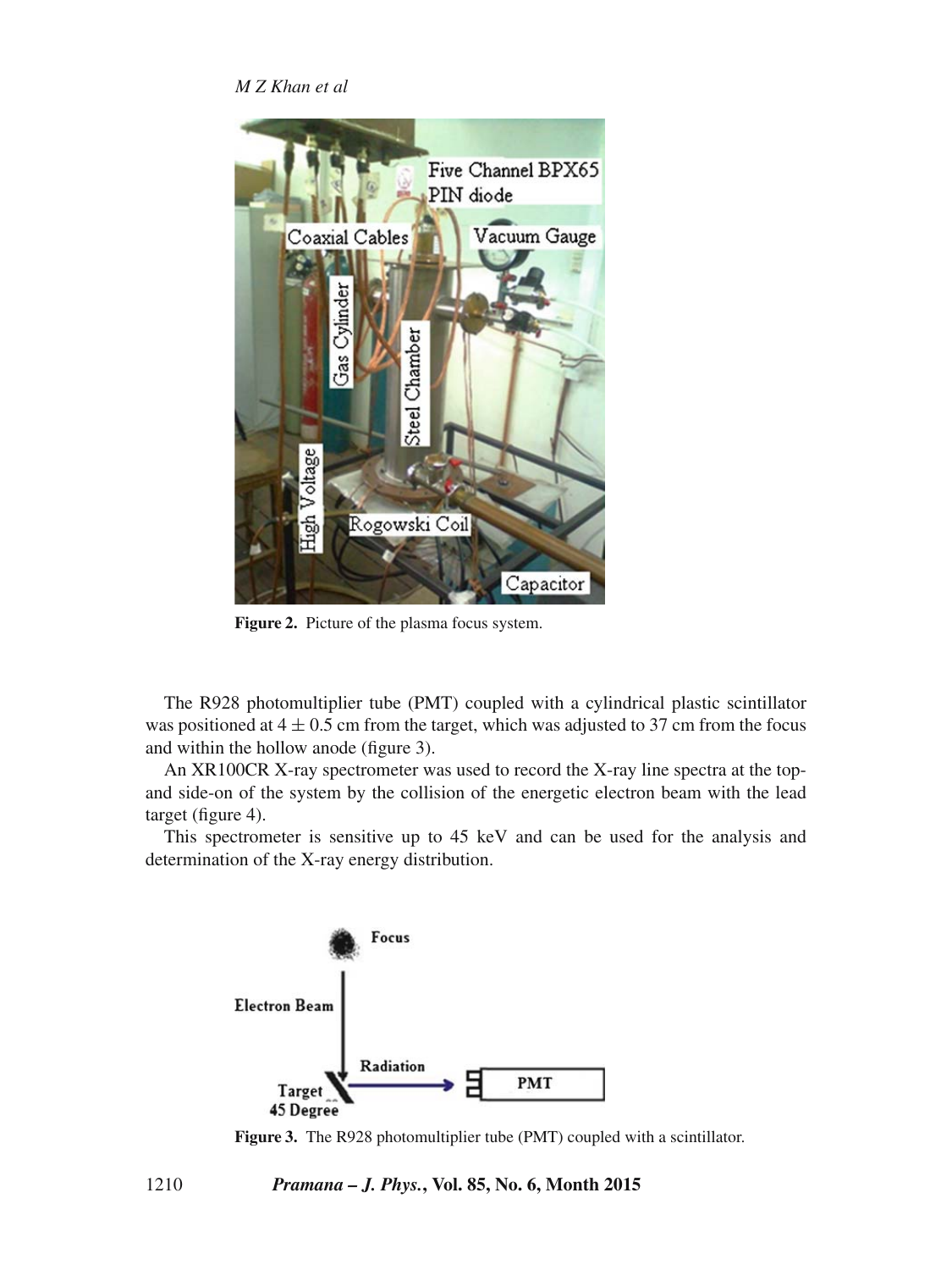

**Figure 4.** X-ray spectrometer position at the side-on of the system with the target at an angle of 45◦.

## **3. Results and discussion**

X-ray emissions from plasma focus operated under argon gas were investigated by time-resolved five-channel BPX65 PIN diode. The design parameters of the device are summarized in table 1.

RC and HV probes were used to measure the total discharge current and voltage signals, respectively. Typical signals of RC and HV probes are shown in figure 5.

An array of five filtered PIN diodes was placed 43.50 cm from the hollow anode head to measure radiation emission from the focussed plasma and to detect X-rays. The glass window of the PIN diode was detached to detect X-ray emissions. PIN diode responses ranged between 0.5 and 30 keV [29]. The diode window was then covered with Al foils of specific thickness (table 2).

The circuit of the BPX65 diode was designed with reverse bias at  $-45$  V (figure 6).

The transmission curves of the BPX65 diode were attached with the associated absorption filters (figure 7).

The X-ray yield in  $4\pi$ -geometry and the system efficiency of X-ray emission were calculated using five-channel PIN diodes covered with Al foil. This yield is given as [30,31]

$$
Y = \frac{Q_{\exp}(4\pi)}{\mathrm{d}\Omega S(E)T(E)},
$$

where  $Q_{\text{exp}} = \int \frac{V dt}{R}$  (C), ( $\int V dt$  is the area under the curve with PIN diode's filter and  $R = 50 \Omega$  (in experiments)),  $S(E)$  is the average sensitivity of the detector,  $T(E)$  is the average transmission of the filter,  $d\Omega = dA/r_0^2$  (sr.) is the solid angle subtended by

| Component         | Length $(cm)$ | Diameter (cm)       | Material |
|-------------------|---------------|---------------------|----------|
| Hollow anode      | 18.00         | $1.90/1.60$ (OD/ID) | Copper   |
| Cathode rod       | 27.20         | 0.95                | Copper   |
| Insulator sleeve  | 5.00          | 2.00                | Pyrex    |
| Faraday cup plate | 0.1           | 0.75                | Copper   |

**Table 1.** Design parameters of the plasma focus system.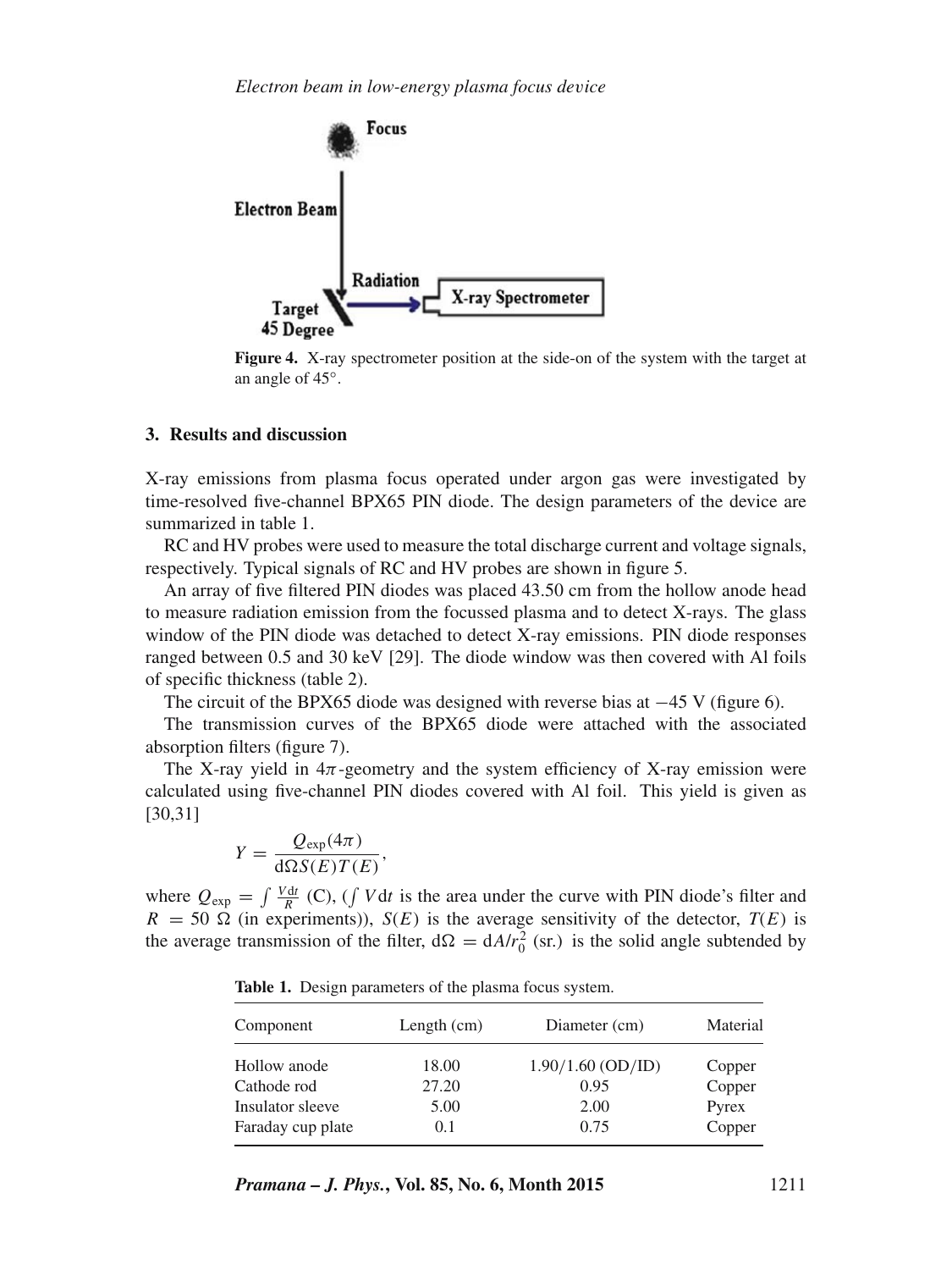*M Z Khan et al*



**Figure 5.** Typical Rogowski coil signal with high-voltage probe.

the detector at the centre of the anode where  $dA = \pi r^2$ . Here, r is the radius of the exposed area of each detector while  $r_0$  is the distance from the detector to the hollow anode.

Variations in X-ray emission as functions of the argon gas pressure efficiently generated radiation in plasma focus devices. In our experiment, different pairs of Al foils or Ross filters (20 and 100  $\mu$ m; 30 and 100  $\mu$ m; and 40 and 100  $\mu$ m) were used to determine the X-ray yield. Variations in the average signal intensities at distinct argon gas pressures are shown in figure 8.

The maximum average signal intensity was observed for 20, 30, and 40  $\mu$ m Al foils at 1.7 mbar argon gas pressure. In our plasma focus device, the maximum intensity of radiation was observed for argon pressures ranging from 1.5 to 2.0 mbar due to the strong effect of electron beams on the target within the hollow anode.

Variations in the total X-ray yield and efficiency vs. argon gas pressures at a constant applied voltage of 12 kV are shown in figure 9.

| PIN diode | Filter              | Thickness $(\mu m)$ |
|-----------|---------------------|---------------------|
|           | Aluminized Mylar    | 23                  |
|           | Al+aluminized Mylar | $23+20$             |
|           | Al+aluminized Mylar | $23 + 30$           |
|           | Al+aluminized Mylar | $23+40$             |
|           | Al+aluminized Mylar | $23 + 100$          |

**Table 2.** Five PIN diodes covered with Al foils+aluminized Mylar  $(\mu m)$ .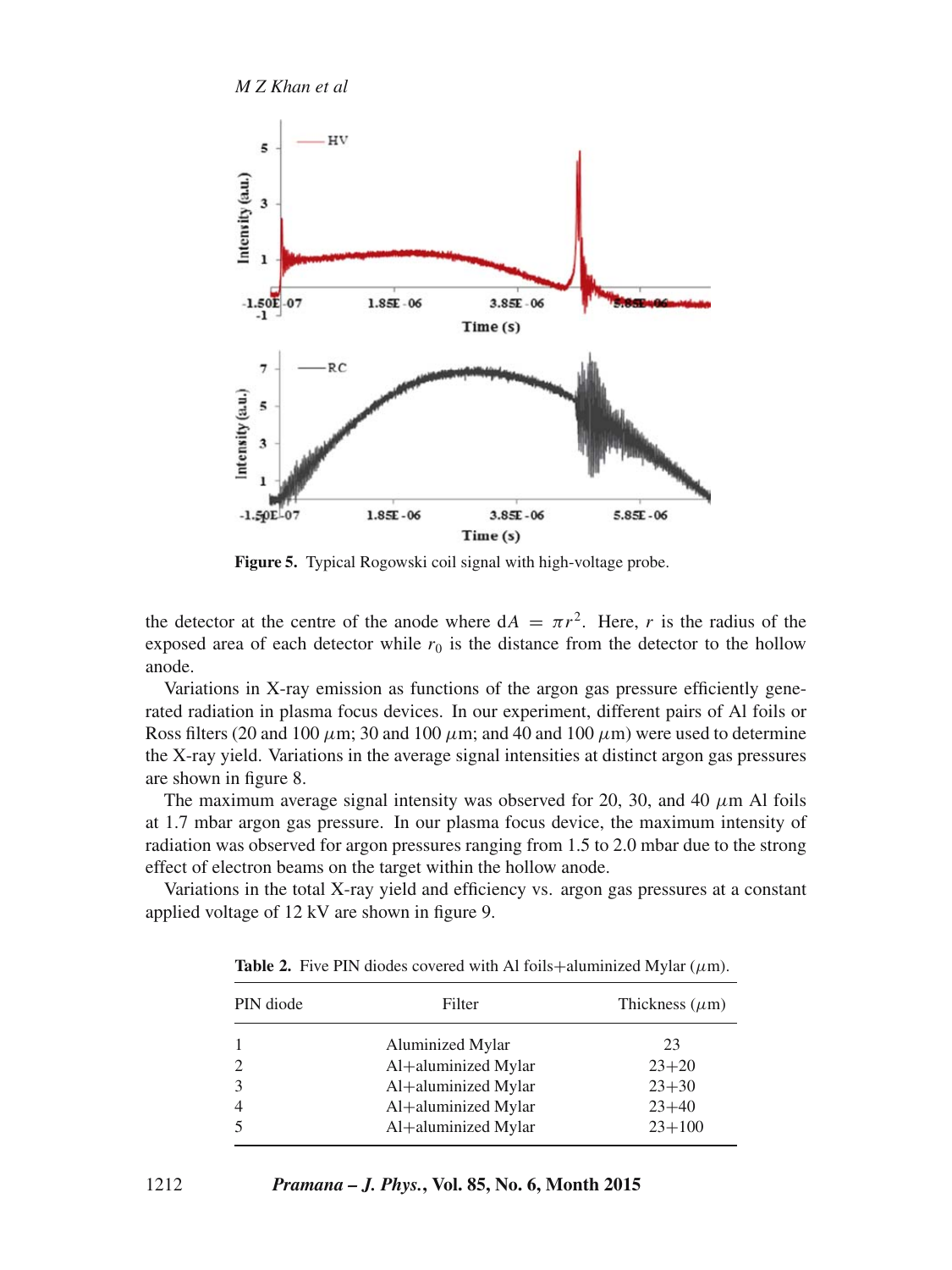

**Figure 6.** The basic circuit of the BPX65 PIN diode.

The maximum X-ray yield was obtained at 1.7 mbar with constant voltage of 12 kV using pairs of Al foils with varying thickness: 20 and 100  $\mu$ m; 30 and 100  $\mu$ m; and 40 and 100  $\mu$ m. The corresponding maximum total X-ray yields were found to be 77, 47, and 42 mJ with corresponding efficiencies of 0.0035, 0.0021, and 0.0018% in 4π-geometry. The Al foils were fixed exactly on top of the hollow anode tip at a distance of 43.50 cm. The energetic electron beam interacted with the lead target placed at a depth of 27 cm within the hollow anode. Radiations were emitted from the focus and penetrated through the Al foils after collision with the target in the hollow anode. The total radiation yield obtained by strong interactions of the electron beam with the hollow anode was observed for pressures ranging from 1.5 to 2.0 mbar.

The X-ray signal ratio  $R = I/I_0$ , where I is the absorbed intensity and  $I_0$  is the intensity, was calculated against different Al foil thicknesses for electron temperatures



**Figure 7.** Transmission curves of 23  $\mu$ m aluminized Mylar, 23  $\mu$ m aluminized Mylar  $+$  (20, 30, 40, and 100  $\mu$ m) Al foils.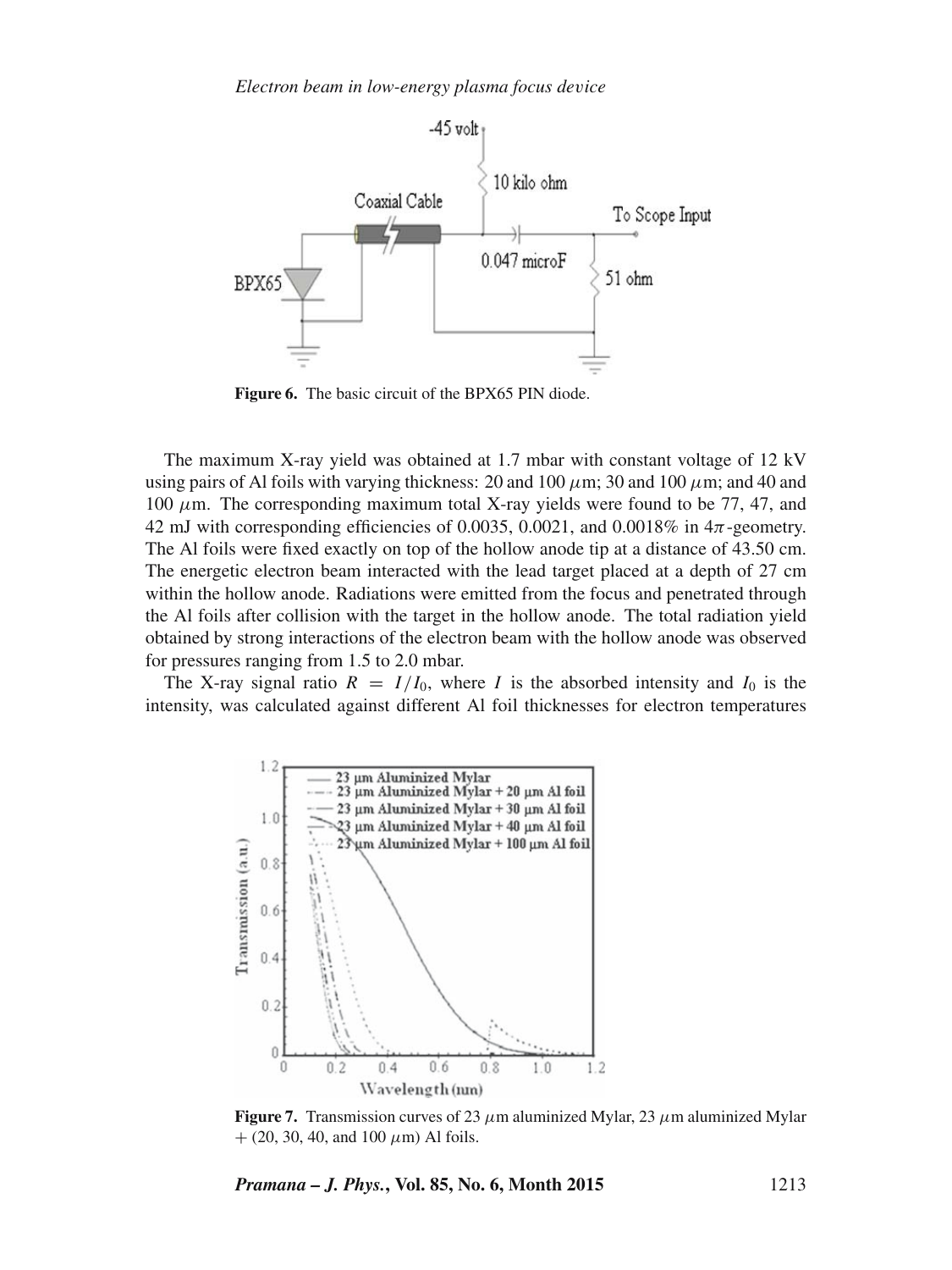

**Figure 8.** Variations in average signal intensities recorded at 20, 30, and 40  $\mu$ m Al foils vs. argon gas pressure.



**Figure 9.** Variations of total X-ray yield in  $4\pi$ -geometry and efficiency vs. argon gas pressure at a constant applied voltage of 12 kV.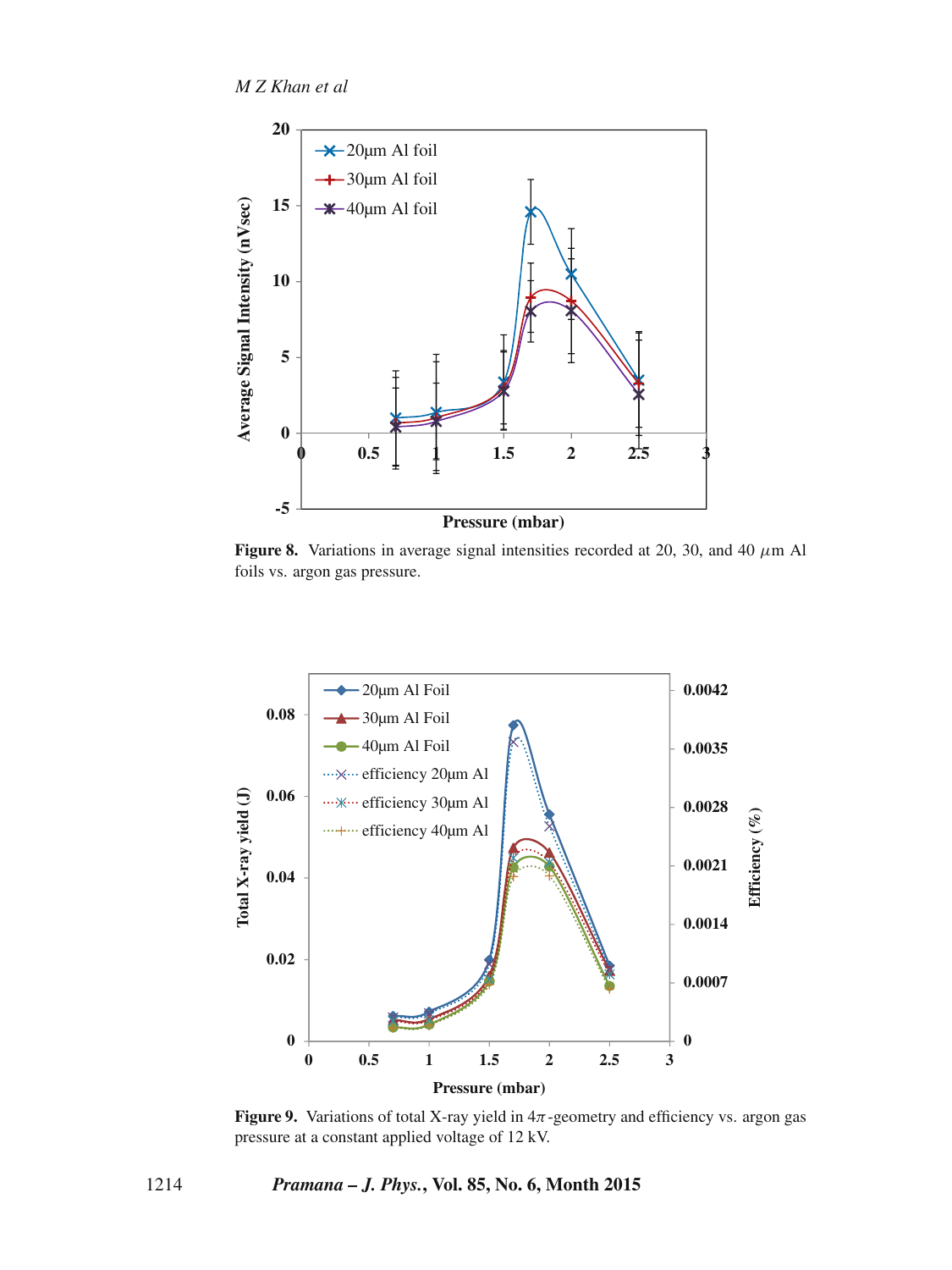ranging from 3 to 7 keV and pressures ranging from 1.0 to 2.5 mbar. The calculated electron temperatures from  $R$  at the given pressure range are shown in figure 10.

The ratio curves for all peaks between 1.5 and 2.0 mbar lie close to the absorption curve for Cu radiation. This result implied that the plasma was largely contaminated with Cu impurities related to the X-ray emission from  $Cu$ - $K_{\alpha}$  line. The X-rays were ascribed to the interactions of energetic electrons with the hollow Cu anode. In plasma focus, the energetic electron beams are dependent on the gas pressure [32]. The electron beam intensity increases up to a specific optimum pressure and decreases for pressures higher or lower than the optimum value.

The results further revealed that our plasma focus device was highly contaminated with Cu impurities. Therefore, the radiations primarily originated from the Cu impurities generated from the bombardment of energetic electrons with the hollow anode surface.

The maximum electron temperature was 7 keV, and the maximum total X-ray yields were 77 (20 and 100  $\mu$ m Al foil), 47 (30 and 100  $\mu$ m Al foil), and 42 mJ (40 and 100  $\mu$ m Al foil) at the optimum 1.7 mbar argon gas pressure.

The PMT and HV signals at 1.7 mbar obtained by the interactions of the energetic electron beams are shown in figure 11.

PMT was used to determine the temporal behaviour of electron beams emission from the plasma focus. The strong electron beams were observed from 1.5 to 2.0 mbar. The radiation intensity was attributed to the strong bombardment of energetic electron beams on the target, which was adjusted at 45◦.



**Figure 10.** The calculated absorption curves of Al foils for X-rays from copper plasma at various temperatures and X-rays with argon gas pressures of 1.5, 1.7, and 2.0 mbar with the estimated electron temperatures 3, 7 and 6 keV, respectively.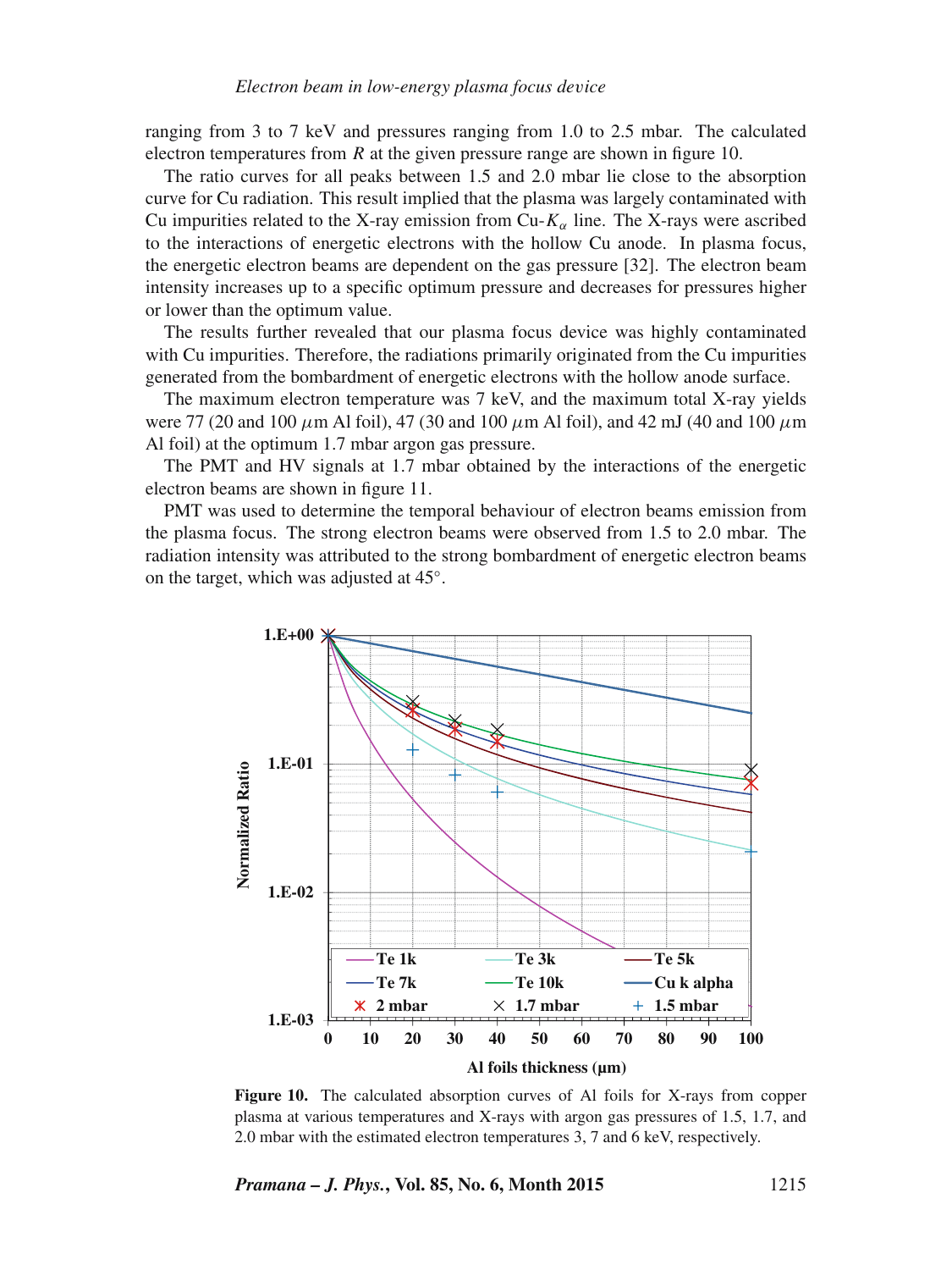

**Figure 11.** Typical signals of PMT with HV probe.

The average HXR intensity obtained by the energetic electron beam between 1.0 and 2.0 mbar is shown in figure 12. The HXR intensity increased in the aforementioned pressure because of the bombardment of the electron beams. The maximum average intensity was recorded by PMT at 1.7 mbar.

This result implied the importance of energetic electron beam emission from the plasma focus region in low-energy plasma focus devices. This beam emission was attributed to instabilities.

XR100CR X-ray spectrometer was used to trace the X-ray line spectrum. This equipment can be used in the analysis of X-ray energy distribution. In our experiment, the X-ray spectrometer was used at the side-on position 4 cm away from the lead target at 45◦. The X-ray line spectrum exhibited energies of 8.07, 8.67, and 10.42 keV corresponding to Cu-K<sub>α1</sub>, Cu-K<sub>β1</sub>, and Pb-L<sub>α2</sub> lines. Furthermore, the spectrum was obtained with



**Figure 12.** Variations of X-ray intensities with PMT vs. pressure (mbar).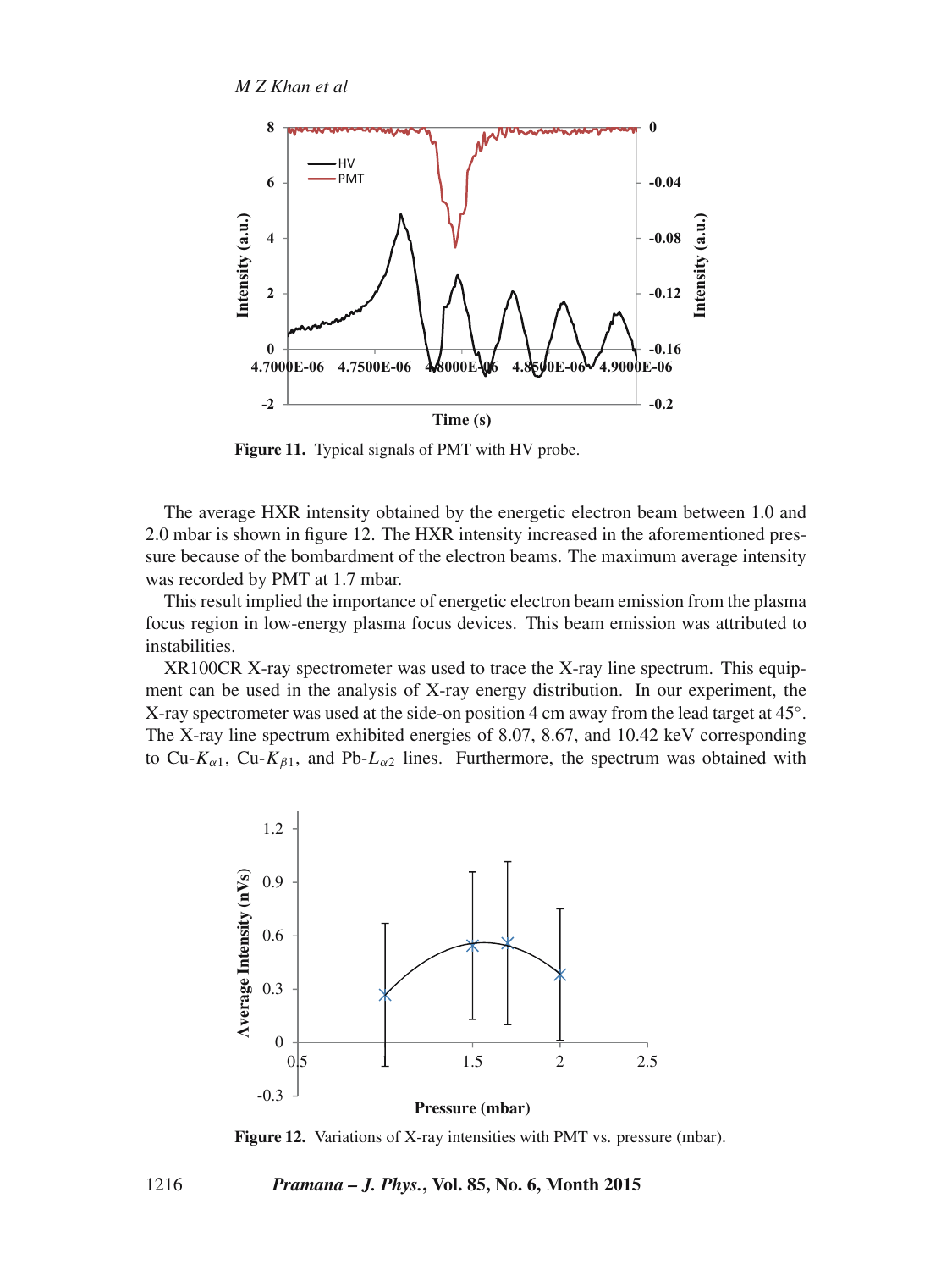# *Electron beam in low-energy plasma focus de*v*ice*

the temporal evolution of X-ray pulses at a specific Al foil thickness and 1.7 mbar pressure. X-ray1 (23  $\mu$ m aluminized Mylar +30  $\mu$ m Al foil) and X-ray2 (23  $\mu$ m aluminized Mylar+20  $\mu$ m Al foil) with the typical HV probe and RC signals are shown in figure 13.

Spectrometric results supported the energetic electron beam emission from the focal region due to instabilities upon collision with the target material. The energetic electron



**Figure 13.** (**a**) Temporal evolution of X-ray pulses at a specific Al foil thickness for a pressure of 1.7 mbar, X-ray1 (23  $\mu$ m aluminized Mylar + 30  $\mu$ m Al foil), X-ray2 (23  $\mu$ m aluminized Mylar + 20  $\mu$ m Al foil) with the typical HV and RC signals. (**b**) X-ray spectrum: X-rays produced by the energetic electron beam target effect at an angle of 45◦ when the spectrometer is at side-on position.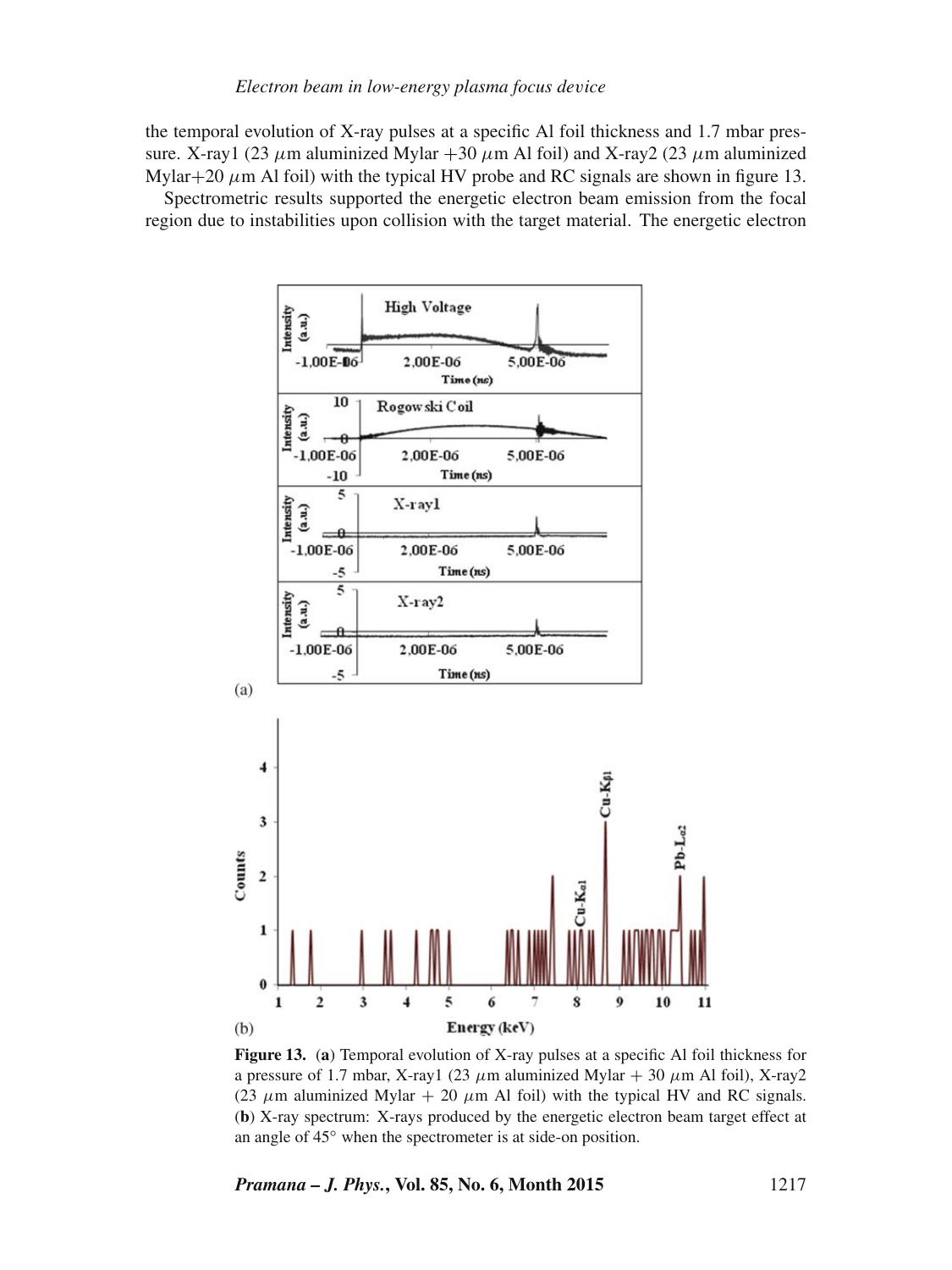

**Figure 14.** Picture of the lead target after bombardment of energetic electron beam from the focus.

beam energy was high enough to Pb- $K_{\alpha 1}$  radiation in the X-ray line spectrum. However, it is impossible to detect this radiation by the present spectrometer because of constraints in its energy range.

High electron temperature of 7 keV was measured at 1.7 mbar because of the instabilities. The calculated electron temperature ranged from 3 to 7 keV at 1.5 and 2.0 mbar and a constant applied voltage of 12 kV. This result verified the maximum electron temperature and maximum total X-ray yield at 1.7 mbar using pairs of Al foils. Furthermore, X-ray yield, energetic electron beam energy, and electron temperature of the argon plasma were achieved at 1.5–2.0 mbar because of the strong bombardments of the electron beam. The result was essential in our plasma focus device which uses the hollow anode.

An image of the target is shown in figure 14, which reveals a considerable interaction of the energetic electron beam on the target.

# **4. Conclusions**

A low-energy plasma focus device (2.2 kJ, 12 kV) was studied as an electron beam and an X-ray source. The maximum electron temperature of the plasma was 7 keV. Maximum total X-ray yields were 77, 47, and 42 mJ with corresponding efficiencies of 0.0035, 0.0021, and 0.0018% at the optimum argon pressure of 1.7 mbar and a constant applied voltage of 12 kV. The X-ray spectrum revealed Cu- $K_{\beta1}$  and Pb- $L_{\alpha2}$  lines at the 45° sideon position of the lead target at optimum pressure. Thus, the electron temperature, X-ray yield, and electron beam energy were obtained under argon plasma from 1.5 to 2.0 mbar. The results supported the important function of the energetic electron beam from the plasma focus with a hollow anode of new dimensions. The results will contribute to the analyses of electron beams emission in applied sciences and other related fields.

## **Acknowledgements**

The authors acknowledge the technical support from Mr Jasbir Singh. This work was supported by the University of Malaya (Grant No. RG102-10AFR).